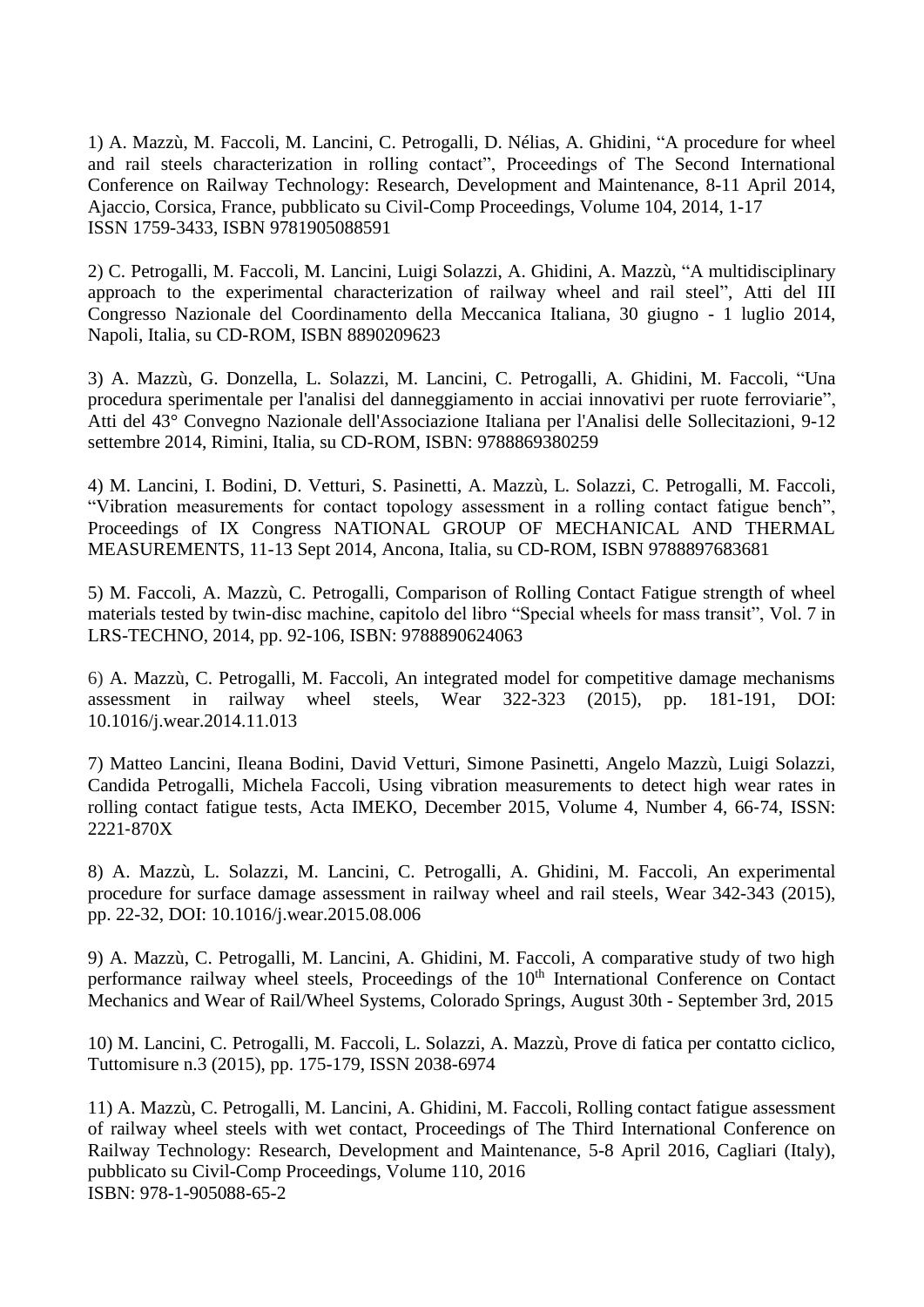12) I. Bodini, C. Petrogalli, A. Mazzù, M. Faccoli, M. Lancini, S. Pasinetti, G. Sansoni, F. Docchio, On-line 2D monitoring of rolling contact fatigue/wear phenomena in dry tests, Journal of Physics: Conference Series 882(1), 012012 DOI: 10.1088/1742-6596/882/1/012012

13) A. Ghidini, A. Mazzù, C. Petrogalli, M. Faccoli, An innovative steel grade family for forgedrolled solid wheels designed for environments with presence of sand, debris or gravel on the rails, Proceedings of the 11<sup>th</sup> International Heavy Haul Association Conference (IHHA 2017), 2–6 September 2017, Cape Town, South Africa, su CD-ROM, ISBN: 978-0-911-382-66-2

14) M. Faccoli, C. Petrogalli, M. Lancini, A. Ghidini, A. Mazzù, Rolling contact fatigue and wear behavior of high-performance railway wheel steels under various rolling-sliding contact conditions, Journal of Materials Engineering and Performance 26(7) (2017), 3271-3284. DOI: 10.1007/s11665- 017-2786-4

15) A. Ghidini, M. Faccoli, A. Mazzù, SANDLOS® wheels for desert environments, Vol. 10 in LRS-TECHNO, 2017, ISBN: 9788885467019

16) M. Faccoli, C. Petrogalli, A. Ghidini, A Pin-on-Disc Study on the Wear Behaviour of Two High-Performance Railway Wheel Steels, Tribology Letters (2017), 65(4): 152. DOI: 10.1007/s11249-017-0936-3

17) M. Faccoli, C. Petrogalli, M. Lancini, A. Ghidini, A. Mazzù, Effect of desert sand on wear and rolling contact fatigue behaviour of various railway wheel steels, Wear 396-397 (2018), 146-161. DOI:10.1016/j.wear.2017.05.012

18) A. Mazzù, C. Petrogalli, M. Lancini, A. Ghidini, M. Faccoli, Effect of wear on surface crack propagation in rail-wheel wet contact, Journal of Materials Engineering and Performance 27(2) (2018) 630-639. DOI: 10.1007/s11665-018-3185-1

19) I. Bodini, C. Petrogalli, M. Faccoli, M. Lancini, S. Pasinetti, G. Sansoni, F. Docchio, A. Mazzù, Evaluation of wear in rolling contact tests by means of 2D image analysis, Wear 400–401 (2018) 156-168

DOI: 10.1016/j.wear.2017.12.023

20) M. Faccoli, A. Ghidini, A. Mazzù, Experimental and Numerical Investigation of the Thermal Effects on Railway Wheels for Shoe-Braked High-Speed Train Applications, Metallurgical and Materials Transactions A 49(10) (2018) 4544-4554. DOI: 10.1007/s11661-018-4749-2

21) M. Bini Chiesa, I. Bodini, C. Petrogalli, L. Provezza, M. Faccoli, A. Mazzù, L. Solazzi, G. Sansoni, M. Lancini, K-means clustering approach for damage evolution monitoring in RCF tests, XXII World Congress of the International Measurement Confederation (IMEKO 2018), Belfast, 3-6 September 2018, pubblicato su IOP Conf. Series: Journal of Physics: Conf. Series 1065 (2018) 102018. DOI:10.1088/1742-6596/1065/10/102018

22) M. Lancini, I. Bodini, C. Petrogalli, M. Faccoli, G. Sansoni, L. Solazzi, A. Mazzù, Damage phenomena characterization in RCF tests using image analysis and vibration-based machine learning, ISMA2018, International Conference on Noise and Vibration Engineering, Leuven, 17-19 September 2018, ISBN: 9789073802995